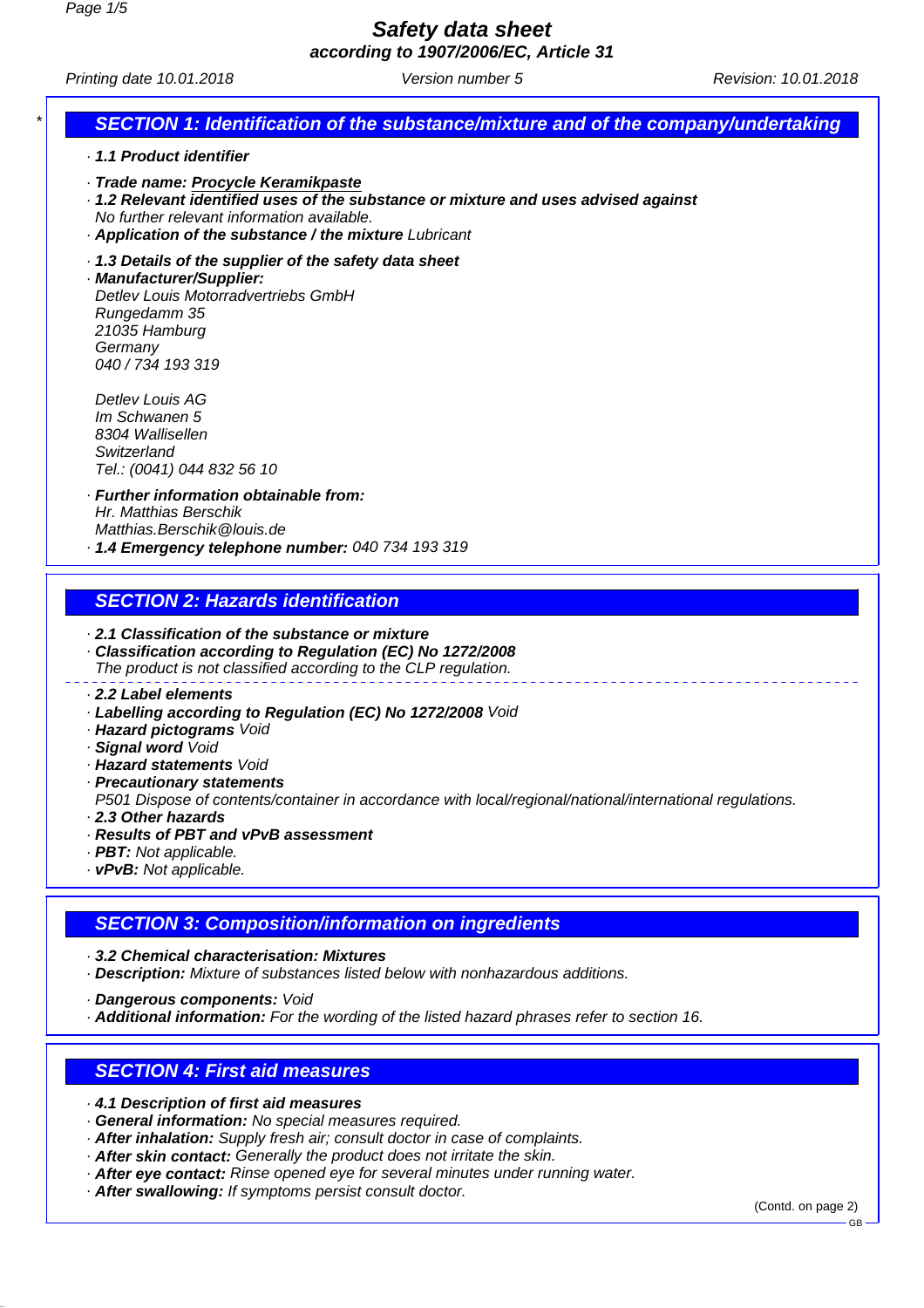# **Safety data sheet**

**according to 1907/2006/EC, Article 31**

Printing date 10.01.2018 **Version number 5** Revision: 10.01.2018

(Contd. of page 1)

#### **Trade name: Procycle Keramikpaste**

· **4.2 Most important symptoms and effects, both acute and delayed** No further relevant information available.

· **4.3 Indication of any immediate medical attention and special treatment needed** No further relevant information available.

# **SECTION 5: Firefighting measures**

#### · **5.1 Extinguishing media**

- · **Suitable extinguishing agents:**
- CO<sub>2</sub>, powder or water spray. Fight larger fires with water spray or alcohol resistant foam.
- · **5.2 Special hazards arising from the substance or mixture** No further relevant information available.
- · **5.3 Advice for firefighters**
- · **Protective equipment:** No special measures required.

#### **SECTION 6: Accidental release measures**

- · **6.1 Personal precautions, protective equipment and emergency procedures** Not required.
- · **6.2 Environmental precautions:** No special measures required.

Do not allow to enter sewers/ surface or ground water.

- · **6.3 Methods and material for containment and cleaning up:** Absorb with liquid-binding material (sand, diatomite, acid binders, universal binders, sawdust).
- · **6.4 Reference to other sections** See Section 7 for information on safe handling. See Section 8 for information on personal protection equipment. See Section 13 for disposal information.

#### **SECTION 7: Handling and storage**

- · **7.1 Precautions for safe handling** No special measures required.
- · **Information about fire and explosion protection:** No special measures required.
- · **7.2 Conditions for safe storage, including any incompatibilities**
- · **Storage:**
- · **Requirements to be met by storerooms and receptacles:** No special requirements.
- · **Information about storage in one common storage facility:** Not required.
- · **Further information about storage conditions:** None.
- · **7.3 Specific end use(s)** No further relevant information available.

# **SECTION 8: Exposure controls/personal protection**

- · **Additional information about design of technical facilities:** No further data; see item 7.
- · **8.1 Control parameters**
- · **Ingredients with limit values that require monitoring at the workplace:**

The product does not contain any relevant quantities of materials with critical values that have to be monitored at the workplace.

- · **Additional information:** The lists valid during the making were used as basis.
- · **8.2 Exposure controls**
- · **Personal protective equipment:**
- · **General protective and hygienic measures:**
- The usual precautionary measures are to be adhered to when handling chemicals.
- · **Respiratory protection:** Not required. · **Protection of hands:** Protective gloves
- 
- · **Material of gloves** PVC or PE gloves

(Contd. on page 3)

GB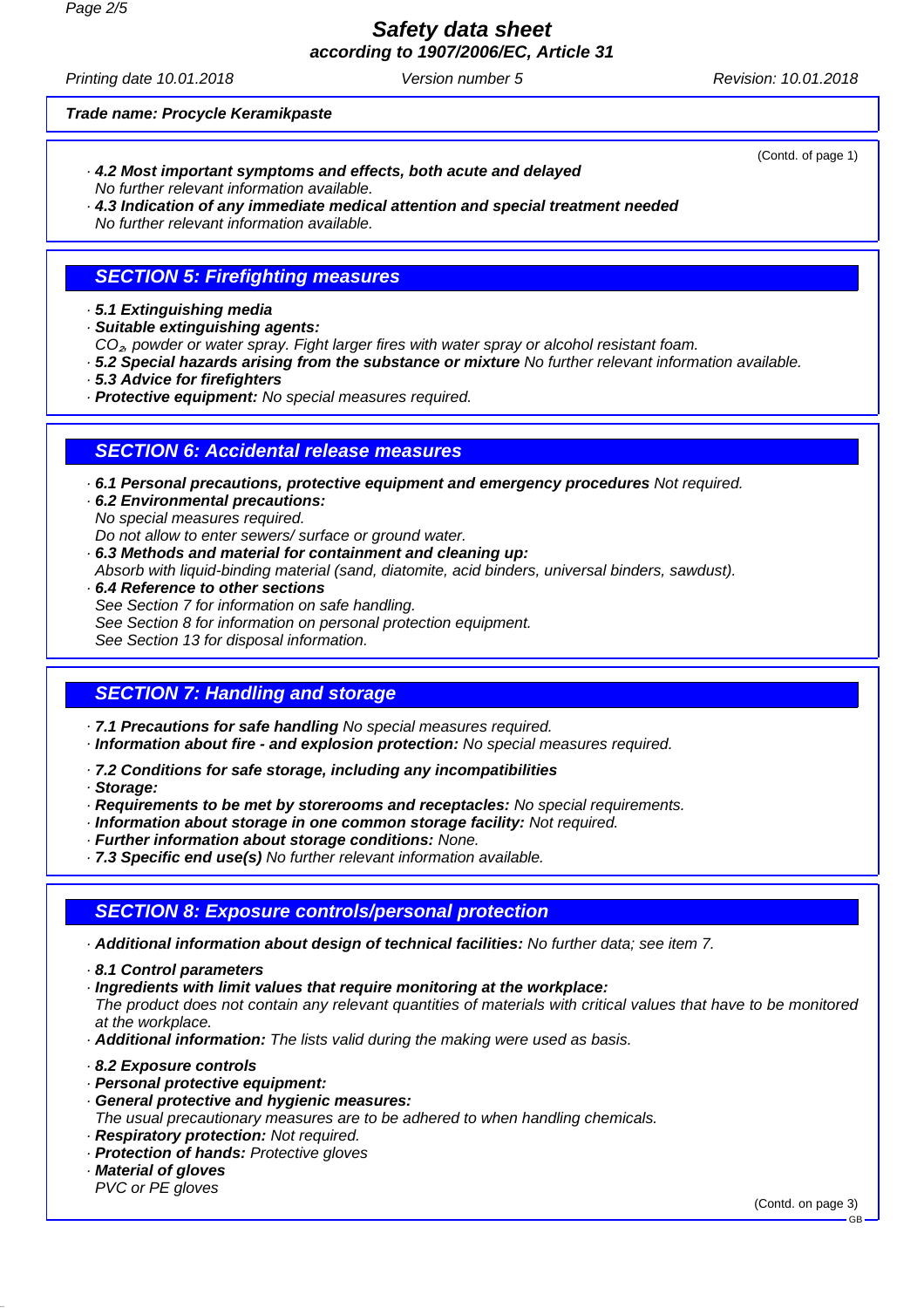**Safety data sheet according to 1907/2006/EC, Article 31**

Printing date 10.01.2018 **Version number 5** Revision: 10.01.2018

#### **Trade name: Procycle Keramikpaste**

(Contd. of page 2)

Recommended thickness of the material:  $\geq 1$  mm · **Penetration time of glove material**

Value for the permeation: Level  $\geq$  480

The determined penetration times according to EN 374 part III are not performed under practical conditions. Therefore a maximum wearing time, which corresponds to 50% of the penetration time, is recommended. The exact break through time has to be found out by the manufacturer of the protective gloves and has to be observed.

· **Eye protection:** Goggles recommended during refilling

#### **SECTION 9: Physical and chemical properties**

| . 9.1 Information on basic physical and chemical properties              |                                                                                  |  |
|--------------------------------------------------------------------------|----------------------------------------------------------------------------------|--|
| <b>General Information</b><br>· Appearance:                              |                                                                                  |  |
| Form:                                                                    | Pasty                                                                            |  |
| Colour:                                                                  | light colored                                                                    |  |
| · Odour:                                                                 | <b>Odourless</b>                                                                 |  |
| · Odour threshold:                                                       | Not determined.                                                                  |  |
| · pH-value:                                                              | Not determined.                                                                  |  |
| Change in condition<br>Melting point/freezing point:                     | Undetermined.                                                                    |  |
| Initial boiling point and boiling range: Undetermined.                   |                                                                                  |  |
| · Flash point:                                                           | Not applicable.                                                                  |  |
| · Flammability (solid, gas):                                             | Not applicable.                                                                  |  |
| Decomposition temperature:                                               | Not determined.                                                                  |  |
| · Auto-ignition temperature:                                             | Product is not selfigniting.                                                     |  |
| · Explosive properties:                                                  | Product does not present an explosion hazard.                                    |  |
| · Explosion limits:                                                      |                                                                                  |  |
| Lower:                                                                   | Not determined.                                                                  |  |
| <b>Upper:</b>                                                            | Not determined.                                                                  |  |
| · Vapour pressure:                                                       | Not determined.                                                                  |  |
| Density at 20 °C:                                                        | 1.2 g/cm <sup>3</sup>                                                            |  |
| · Relative density                                                       | Not determined.                                                                  |  |
| · Vapour density                                                         | Not determined.                                                                  |  |
| · Evaporation rate                                                       | Not determined.                                                                  |  |
| · Solubility in / Miscibility with                                       |                                                                                  |  |
| water:                                                                   | Not miscible or difficult to mix.                                                |  |
| · Partition coefficient: n-octanol/water:                                | Not determined.                                                                  |  |
| · Viscosity:<br>Dynamic:<br><b>Kinematic:</b><br>. 9.2 Other information | Not determined.<br>Not determined.<br>No further relevant information available. |  |
|                                                                          |                                                                                  |  |

### **SECTION 10: Stability and reactivity**

· **10.1 Reactivity** No further relevant information available.

· **10.2 Chemical stability**

- · **Thermal decomposition / conditions to be avoided:** No decomposition if used according to specifications.
- · **10.3 Possibility of hazardous reactions** No dangerous reactions known.
- · **10.4 Conditions to avoid** No further relevant information available.

(Contd. on page 4)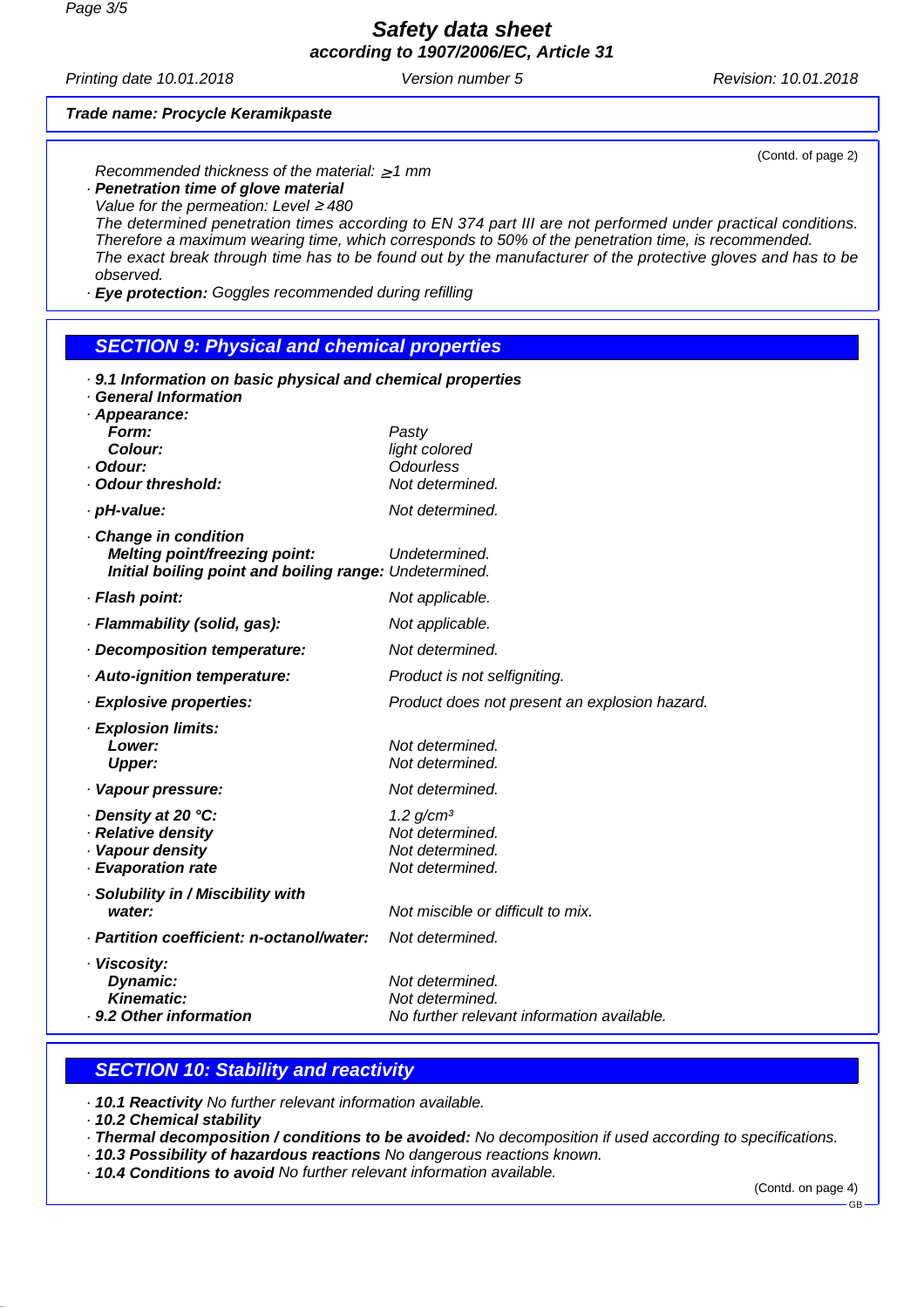**Safety data sheet according to 1907/2006/EC, Article 31**

Printing date 10.01.2018 **Version number 5** Revision: 10.01.2018

(Contd. of page 3)

GB

**Trade name: Procycle Keramikpaste**

- · **10.5 Incompatible materials:** No further relevant information available.
- · **10.6 Hazardous decomposition products:** No dangerous decomposition products known.

#### **SECTION 11: Toxicological information**

- · **11.1 Information on toxicological effects**
- · **Acute toxicity** Based on available data, the classification criteria are not met.
- · **Primary irritant effect:**
- · **Skin corrosion/irritation** Based on available data, the classification criteria are not met.
- · **Serious eye damage/irritation** Based on available data, the classification criteria are not met.
- · **Respiratory or skin sensitisation** Based on available data, the classification criteria are not met.
- · **CMR effects (carcinogenity, mutagenicity and toxicity for reproduction)**
- · **Germ cell mutagenicity** Based on available data, the classification criteria are not met.
- · **Carcinogenicity** Based on available data, the classification criteria are not met.
- · **Reproductive toxicity** Based on available data, the classification criteria are not met.
- · **STOT-single exposure** Based on available data, the classification criteria are not met.
- · **STOT-repeated exposure** Based on available data, the classification criteria are not met.
- · **Aspiration hazard** Based on available data, the classification criteria are not met.

# **SECTION 12: Ecological information**

- · **12.1 Toxicity**
- · **Aquatic toxicity:** No further relevant information available.
- · **12.2 Persistence and degradability** No further relevant information available.
- · **12.3 Bioaccumulative potential** No further relevant information available.
- · **12.4 Mobility in soil** No further relevant information available.
- · **Additional ecological information:**
- · **General notes:**

Water hazard class 2 (German Regulation) (Self-assessment): hazardous for water Do not allow product to reach ground water, water course or sewage system. Danger to drinking water if even small quantities leak into the ground.

- · **12.5 Results of PBT and vPvB assessment**
- · **PBT:** Not applicable.
- · **vPvB:** Not applicable.
- · **12.6 Other adverse effects** No further relevant information available.

#### **SECTION 13: Disposal considerations**

- · **13.1 Waste treatment methods**
- · **Recommendation** Smaller quantities can be disposed of with household waste.
- · **Uncleaned packaging:**
- · **Recommendation:** Disposal must be made according to official regulations.

| <b>SECTION 14: Transport information</b>                                                                                                          |              |                    |
|---------------------------------------------------------------------------------------------------------------------------------------------------|--------------|--------------------|
| $\cdot$ 14.1 UN-Number<br>· ADR, ADN, IMDG, IATA<br>· 14.2 UN proper shipping name<br>· ADR, ADN, IMDG, IATA<br>· 14.3 Transport hazard class(es) | Void<br>Void |                    |
| · ADR, ADN, IMDG, IATA<br>· Class<br>14.4 Packing group<br>· ADR, IMDG, IATA                                                                      | Void<br>Void | (Contd. on page 5) |